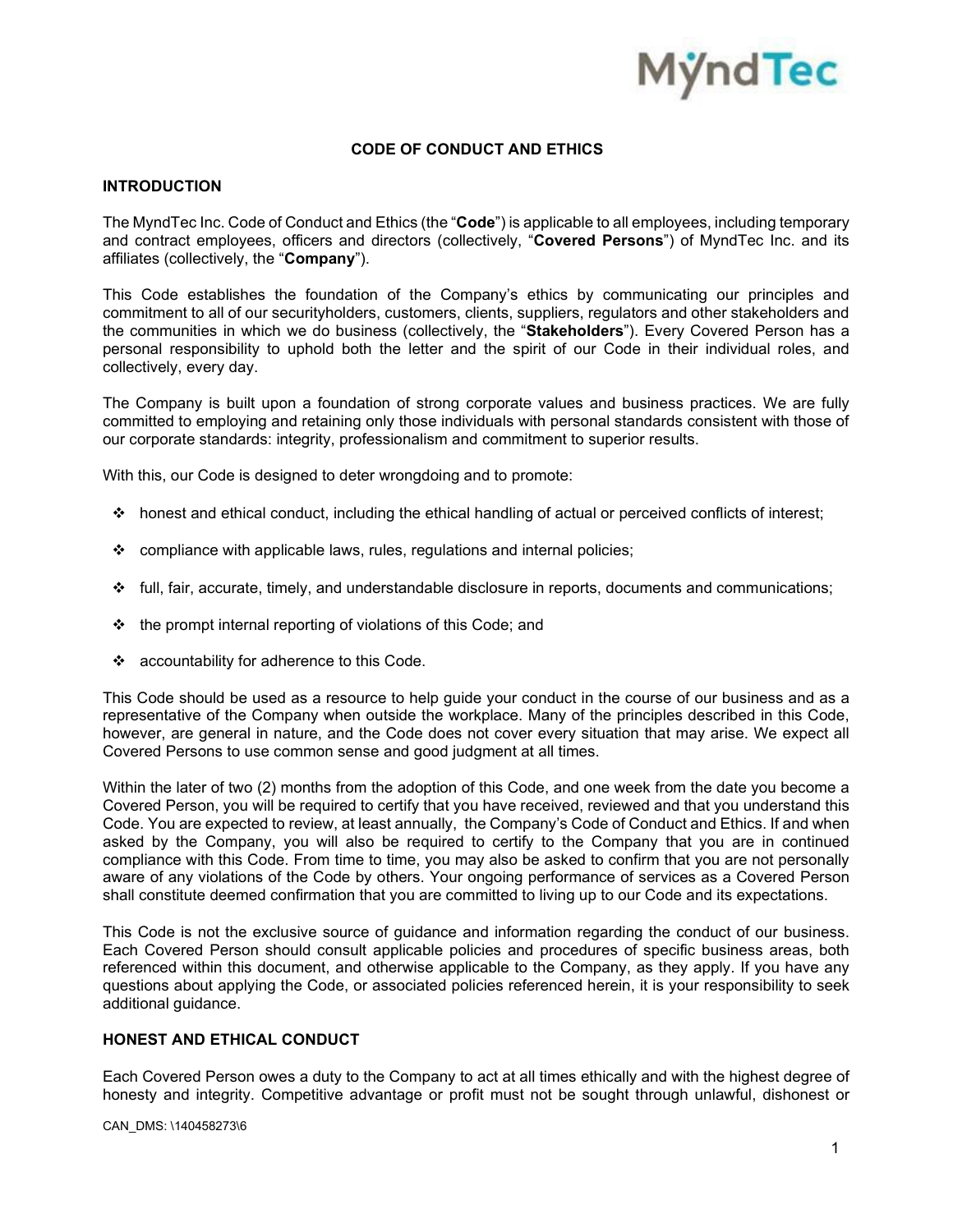

unethical business practices. Each Covered Person must deal fairly and in good faith with the Company's Stakeholders at all times.

## **FINANCIAL RECORDS AND PERIODIC REPORTS**

All Covered Persons who are responsible for the preparation of disclosure in all reports, documents and communications that the Company is required to file with applicable regulators, stock exchanges or other government agencies, must fully comply with all applicable disclosure requirements. Any other reports, documents and communications that the Company publicly issues must meet similar standards. To achieve this, the Company will maintain accurate and complete financial, accounting and documentary records, and the Covered Persons involved will maintain and provide full, complete and accurate data and documentation.

Each Covered Person will promptly bring to the attention of the Chair of the Company's Audit Committee any information which he or she may have concerning: (i) significant deficiencies in the design or operation of internal controls over financial reporting which could cause the Company's disclosure to not fully comply with all disclosure requirements or similar standards; (ii) misrepresentations or false statements in any public disclosure document; or (iii) any fraud or deliberate errors, whether or not material, that involve management or other employees who have a role in the Company's financial reporting, disclosures or internal controls over financial reporting.

## **CONFLICTS OF INTEREST**

Each Covered Person must be scrupulous in always seeking to avoid any actual, potential or perceived conflict of interest. A conflict of interest occurs or may occur in any situation where a Covered Person has, or may have, a financial or other personal interest (other than solely as a director, officer or employee) different from, additional to or beyond solely the interests of the Company. A conflict situation can arise when a director, officer or employee takes actions or has interests that may make it difficult to perform his or her work for the Company objectively. Conflicts of interest expose our personal judgment and that of the Company to increased scrutiny and criticism and can undermine our credibility and the trust that others place in us. Due to the variety of situations which could give rise to an actual, potential or perceived conflict of interest, every Covered Person should constantly consider whether any actual, potential or perceived conflict exists or may exist.

No gift, entertainment, favour or other personal benefit or opportunity should ever be offered, accepted or permitted by a Covered Person in a commercial context or by virtue of the Covered Person's position or office with the Company, unless it (i) is consistent with customary business practices, (ii) is not excessive in value, (iii) cannot be construed as a bribe or payoff, and (iv) does not violate any laws or regulations. In any event, and for greater certainty, the offer, acceptance or permitting of cash gifts by any Covered Person is prohibited.

Each Covered Person must immediately advise the Chair of the Company's Audit Committee in writing of any material transaction or relationship that reasonably could be expected to give rise to a conflict of interest, and will not take any action to proceed with that transaction or relationship unless and until that action has been approved by the Company's Audit Committee.

### **INSIDER TRADING AND BLACKOUTS**

The Company has established practices and restrictions to govern the personal trading activities of Covered Persons. The intention of the restrictions is to ensure that employees do not act on non‐public information regarding the Company for their direct or indirect personal benefit or otherwise conduct personal trading in a manner that would not be in the best interest of the Company.

Covered Persons are prohibited from trading or enabling others to engage in trading of securities, including those of the Company, while in possession of inside information or material non‐public information. All inside or non‐public information is considered confidential, and using it in connection with buying or selling securities, including "tipping" others who might make an investment decision on the basis of this information, is not only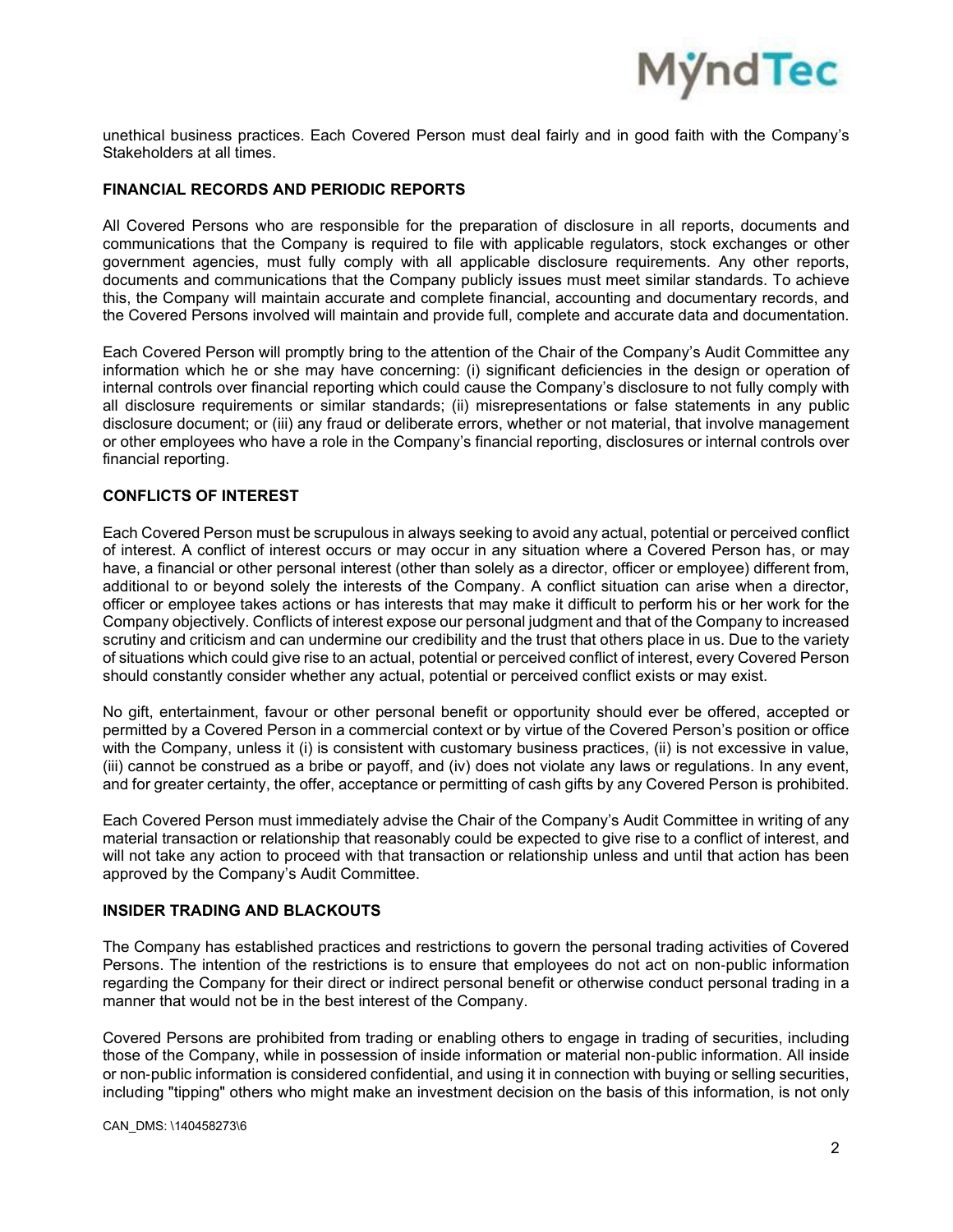

unethical, it is illegal. We must exercise the utmost care when handling material non‐public information and abide by all Company issued blackout periods.

Employees are encouraged to seek guidance from the Chair of the Board if they feel they have come into possession of inside information or non‐public information. For more information please refer the Company's *Insider Trading, Reporting and Blackout Policy.*

### **POLITICAL AND CHARITABLE CONTRIBUTIONS**

The Company may participate in various political or charitable endeavors, and our participation may take a variety of forms, including but not limited to cash contributions and donations of corporate resources, which may include the utilization of employee time. No Covered Person may commit the Company or corporate resources, without prior approval from the Company's Chief Executive Officer, in the case of persons other than the directors of the Company and the Chief Executive Officer, and the Chair of the Board in the case of directors of the Company and the Chief Executive Officer. While the Company respects the right of Covered Persons to be engaged in political or charitable endeavours of their own choosing, it is expected that Covered Persons will separate their personal community activities from their professional role and pursue such endeavours on personal time with personal resources and not do so as a representative of the Company.

## **PROTECTION AND PROPER USE OF CORPORATE ASSETS**

Each Covered Person must act in a manner which protects the Company's assets and resources and ensures their responsible and efficient use. Theft, damage, carelessness and waste have a direct impact on our profitability. All assets and resources of the Company must be used for legitimate business purposes, although incidental personal use may be permitted. You may not, however, use our corporate name, any brand name or trademark owned or associated with the Company for any personal purpose.

The obligation to protect the Company's assets includes its proprietary information. Proprietary information includes, without limitation, intellectual property, such as trade secrets, patents, trademarks and copyrights, business marketing and service plans, manufacturing or service ideas, designs, databases, records, remuneration information, and any unpublished financial data and reports. Unauthorized use or distribution of this information is a violation of this Code. It may also be illegal and may result in civil or criminal penalties.

## **CONFIDENTIALITY OF CORPORATE INFORMATION**

Each Covered Person must maintain the confidentiality of all non‐public information relating to the Company, or provided by others to the Company, except when disclosure is properly authorized or legally required. Non‐ public information that is of no materiality and the disclosure of which would have no impact on the Company or anyone else need not be maintained in confidence, subject to applicable privacy laws. The obligation to preserve the confidentiality of non‐public information continues even after employment ends. Each Covered Person is prohibited from using or attempting to use non‐public information for his or her own, or anyone else's, personal use, gain or advantage.

All personal information collected in the course of business will be stored in a physically secure location and will be used only for the reasons for which the information was gathered, unless further use is allowed by law.

## **PROTECTION AND PROPER USE OF CORPORATE OPPORTUNITIES**

Each Covered Person is prohibited from taking for themselves personally, or directing to anyone else, opportunities that are discovered or available by virtue of the Covered Person's position with the Company or through the use of the Company's property or information. No Covered Person will use the Company's property or information or the Covered Person's position with the Company for his or her own, or anyone else's, personal gain, or will compete directly or indirectly in any manner with the Company. Each Covered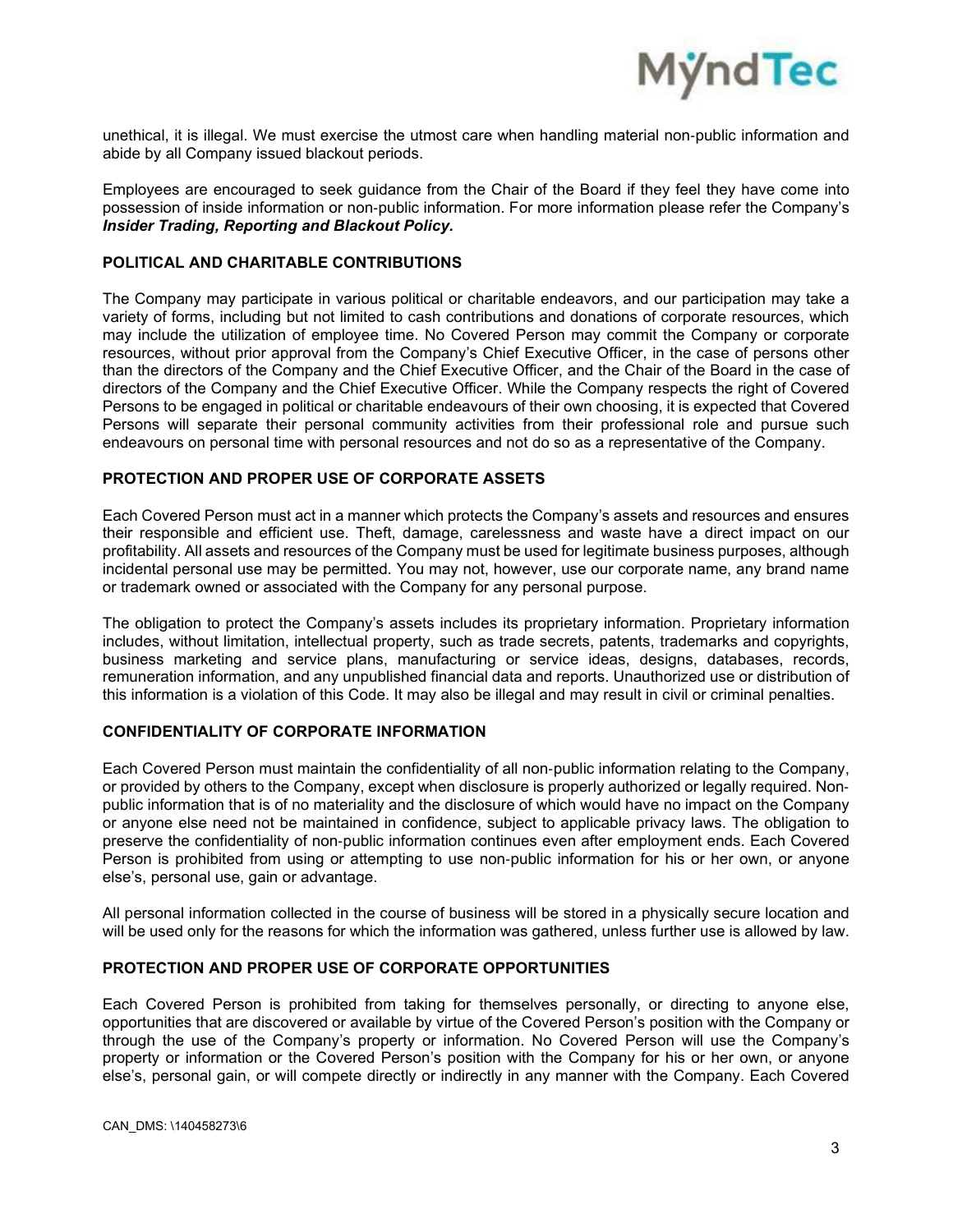

Person owes a duty to the Company to advance the Company's legitimate interests when the opportunity to do so arises.

## **HUMAN RESOURCE PRACTICES**

#### **Expectations of Professional Conduct, Competencies and Due Care**

The Company expects that all Covered Persons will conduct themselves professionally, with competence and due care in executing the accountabilities for which they are responsible. The Company's expectation of professional conduct includes, but is not limited to: attendance and punctuality; adherence to appearance standards; use of sick and personal days; etc.

#### **Respect**

The Company is committed to building and maintaining a respectful workplace and a culture where all individuals share this commitment. The principle of treating others with dignity and respect, and acting with regard to others, is fundamental to the Company's success. Every individual can expect to be treated respectfully in the workplace and have a workplace that is free from harassment. Every individual also has the responsibility to refrain from participating in behaviour that is, or could be perceived to be, disrespectful in nature. Furthermore, the Company expects all Covered Persons to maintain a level of personal conduct that will not reflect negatively on them or on the reputation and image of the Company. Individuals whose conduct compromises the integrity of the Company and/or violates the law may face disciplinary measures and the possibility of termination.

### **Privacy**

The Company respects the confidentiality of the personal information of Covered Persons. This includes medical and personnel records. Access to personal information is only authorized when there is a legitimate and lawful reason, and access is only granted to appropriate personnel. Requests for confidential information pertaining to Covered Persons from anyone outside the Company under any circumstances must be approved in accordance with our policies. It is important to remember, however, that Covered Persons should have a diminished expectation of privacy with regard to normal course workplace communication, including with respect to the use of corporate email for personal reasons, or any personal property brought onto the Company's premises or used for Company business.

Any breaches or issues should be immediately reported to the Chair of the Board. For anonymous reporting please use a sealed envelope labeled "To be opened by the Chair of the Board only" and mail it to 7111 Syntex Drive, 3rd floor, Mississauga, Ontario, L5N 8C3.

Breaches or issues may also be reported to ethics@myndtec.com.

#### **Diversity and Inclusion**

Having a diverse workforce that is comprised of team members who bring a wide variety of skills, abilities, experiences and perspectives is essential to our success. The Company is committed to the principles of equal employment opportunity, inclusion and diversity.

All employment-related decisions are based on company needs, job requirements and individual qualifications. The Company does not tolerate discrimination against anyone on the basis of race, religion, national origin, gender, age, disability, medical status, family status, sexual orientation, gender identity, marital status, or any other factor considered prohibitive grounds under the Human Rights Code.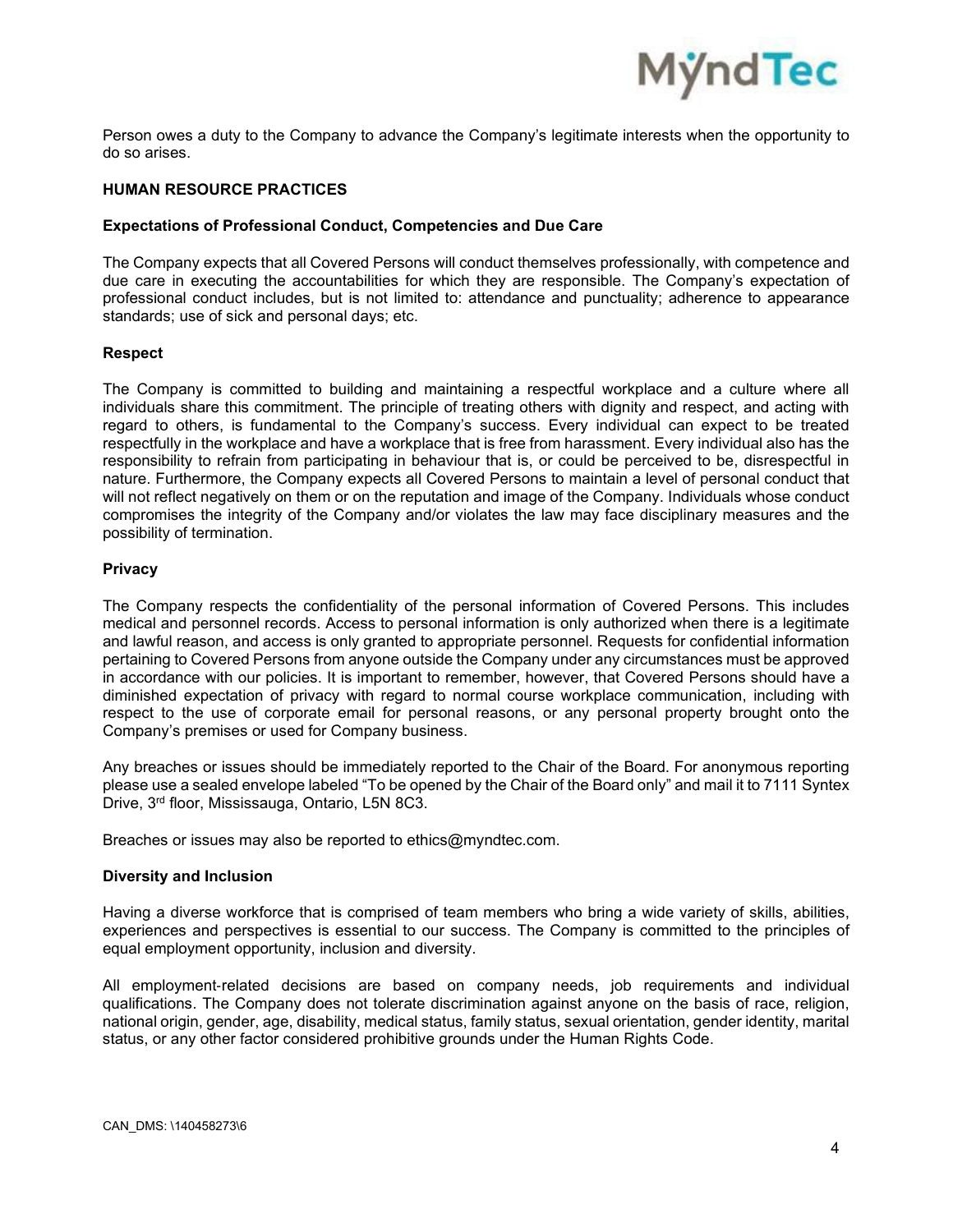

## **Anti**‐**Discrimination and Harassment**

Every Covered Person has a right to a work environment free from harassment. Harassment includes any verbal, visual or physical behavior that creates an intimidating, offensive, abusive or hostile work environment. For clarity this includes, but is not limited to, harassment of a sexual nature, or based on race, colour, religion, creed, sex, gender identity, sexual orientation, age, disability, national origin or ancestry, family and medical leave status.

#### **Violence Prevention**

Threats, acts of violence and physical intimidation are strictly prohibited. Possession of weapons on the job or on the Company's premises is prohibited, unless permitted by law. No talk of violence or joking about violence will be tolerated. As is the case with any violation of the Code, you have a responsibility to report any unsafe behaviour or condition in a timely fashion regardless of whether you are directly involved or a witness.

### **Workplace Safety**

The Company strives to provide a safe and healthy workplace for all Covered Persons and visitors to its premises. Management is committed to maintaining appropriate standards in all areas of safety and health, including industrial hygiene, ergonomics and safety. To support this commitment, Covered Persons are responsible for observing all safety and health rules, practices and laws that apply to their jobs, and for taking precautions necessary to protect themselves, their co‐workers and visitors. Covered Persons are also responsible for immediately reporting accidents, injuries, occupational illnesses and unsafe practices or conditions to their supervisor.

### **Compliance with Laws, Rules and Regulations**

In conducting the Company's business or otherwise acting as a director, officer or employee of the Company, every Covered Person will comply with all applicable laws, rules and regulations in every jurisdiction in which the Company conducts business. Each Covered Person will acquire sufficient knowledge of the legal requirements relating to his or her duties so as to be able to carry out those duties in a legally permissible manner and to recognize when to seek advice on the applicable legal requirements from others with greater expertise.

## **Reporting Violations**

Each Covered Person is obligated to promptly report any violation of this Code which is known to or reasonably suspected by that Covered Person, directly to the Chair of the Board. Inappropriate delay in reporting a known or reasonably suspected violation is itself a violation of this Code.

The Company takes violations of the Code seriously, and all reported matters will be investigated professionally, confidentially, thoroughly, and fairly to the extent permitted. Individuals involved in internal investigations are expected to cooperate, and will be treated with discretion, dignity and respect. The Company will make every reasonable effort to protect your identity.

The Company assures every Covered Person that it will not carry out or, to the fullest extent reasonably within its power, permit any retribution or retaliation of any kind for reports made in good faith regarding known or reasonably suspected violations of this Code. The ability of a Covered Person to make reports without fear of retribution or retaliation is vital to the successful implementation of this Code.

## **ACCOUNTABILITY AND COMPLIANCE**

The Company's board of directors (the "**Board**") is responsible for monitoring compliance with this Code. Each Covered Person will be held accountable for adherence to this Code. Employees and officers who violate this